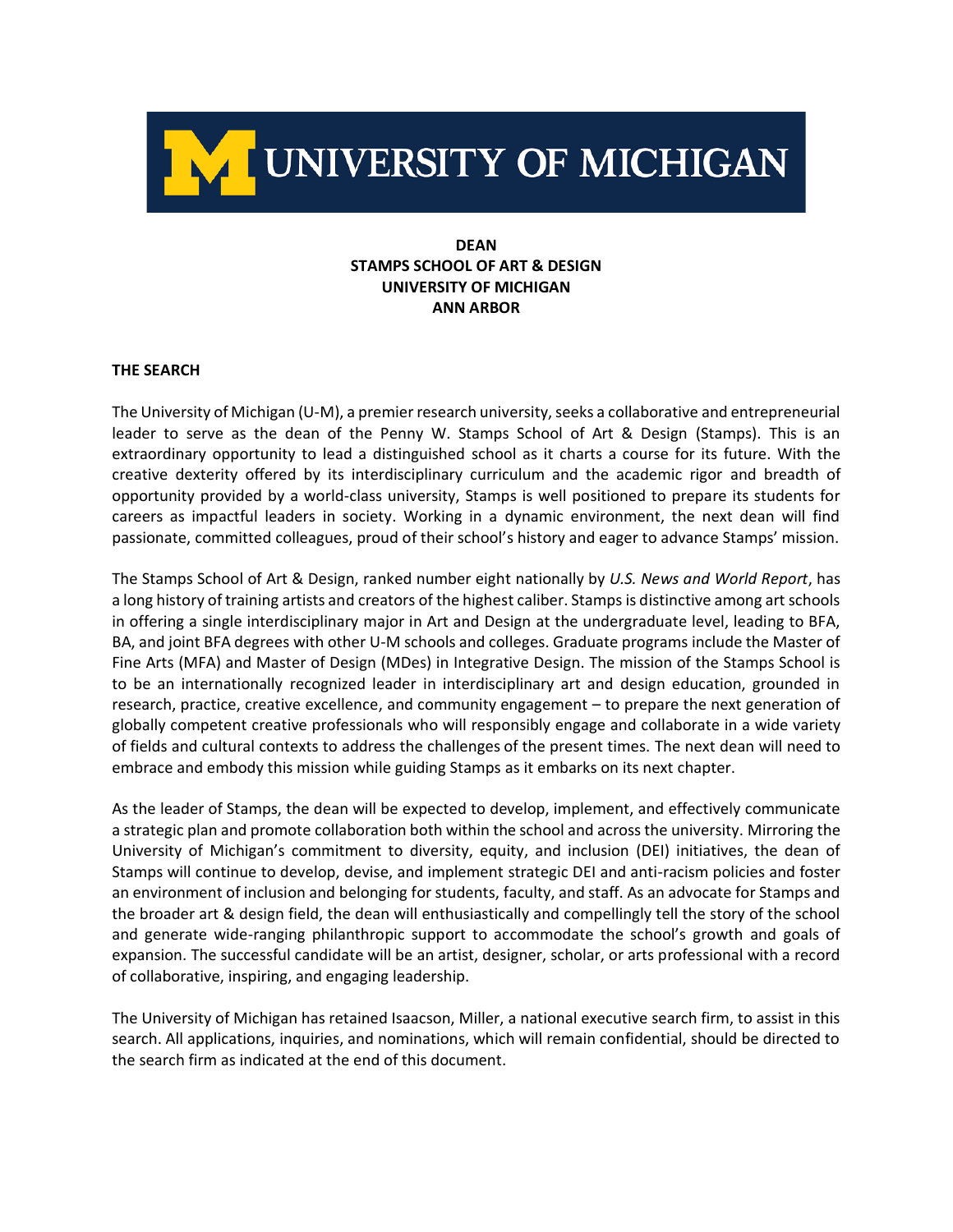#### **THE UNIVERSITY OF MICHIGAN**

The University of Michigan has a long and distinguished history. It was founded in 1817, 20 years before the territory became a state and 45 years before the Morrill Act of 1862 established the modern, public land-grant university system. It was one of the first public universities in the nation, and throughout its 200-year history, it has maintained the highest levels of education, scholarship, and research. The university sustains top programs in the arts and humanities, social sciences, biomedical sciences, business, law, and engineering, and is the home of one of the largest and most distinguished academic medical centers in the world. The main campus is located in Ann Arbor, 35 miles southwest of Detroit, with regional campuses located in Dearborn and Flint. Today, the university has one of the largest alumni networks, with over 640,000 total alumni around the globe.

The university has grown to include 19 schools and colleges on the Ann Arbor campus covering the liberal arts and sciences as well as most professions. The Fall 2021 enrollment of undergraduate, graduate, and professional students surpassed 50,000 for the first time in the university's history. Based on the Fall 2020 count, the university has 3,202 tenured or tenure-track faculty. Lecturers, clinical faculty, research professors, librarians, and archivists add 4,465 to the Ann Arbor campus academic staff.

U-M has a total FY2022 budget of \$10.7 billion which includes operating revenues from state appropriation, tuition, research grants and contracts, gifts, and other sources reaching \$4.7 billion for the Ann Arbor campus, with the Michigan Medicine revenues adding \$5.7 billion. In addition, the university has an endowment for FY21 of just over \$17 billion, among the largest in the nation.

U-M has ranked No. 1 in research volume among public universities for nine consecutive years, with total research expenditures at over \$1.62 billion for the fiscal year 2020. No other public university spends more on research, which makes it possible for undergraduate students to engage in hands-on research experiences.

## **The University of Michigan Arts Initiative**

To demonstrate U-M's commitment to the arts and highlight its value to the broader community, President Schlissel developed the [Arts Initiative.](https://artsinitiative.umich.edu/) Currently in its second year, the Initiative seeks to illuminate and expand human connections, inspire collaborative creativity, and build a more just and equitable world through the arts. The Initiative will make the arts central to the university's identity and mission. Goals of the Initiative include enhancing students' creative capacities to solve problems; increasing understanding of humans and the human experience; catalyzing innovation, discovery, and insights, especially through multidisciplinary faculty research; and increasing U-M's engagement with the public through the arts.

## **University Leadership**

**Mark S. Schlissel, M.D., Ph.D.,** is the 14th president of the University of Michigan and the first physicianscientist to lead the institution. Since beginning as president in July 2014, he has launched initiatives including Academic Innovation; Biosciences; Diversity, Equity, and Inclusion; Poverty Solutions; and Precision Health. As part of his commitment to college affordability, President Schlissel announced the Go Blue Guarantee in June 2017, a financial aid program that provides up to four years of free undergraduate tuition to in-state students from families in Michigan making \$65,000 or less.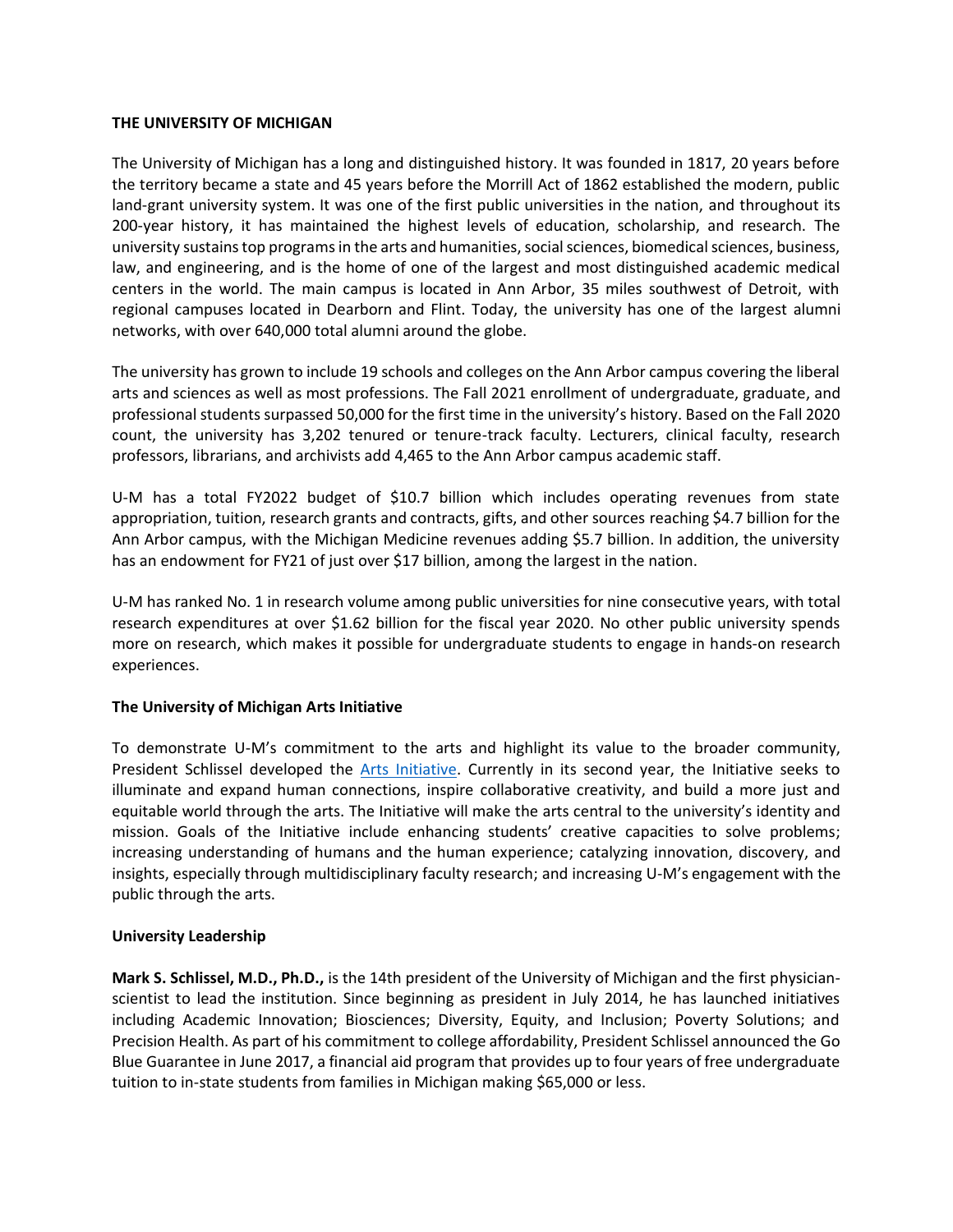**Susan M. Collins, Ph.D.,** is provost and executive vice president for academic affairs at the University of Michigan. She joined the Michigan faculty in 2007, serving as the Joan and Sanford Weill Dean of the Gerald R. Ford School of Public Policy until 2017 and becoming the provost in 2020. An international macroeconomist, she is the Edward M. Gramlich Collegiate Professor of Public Policy as well as professor of economics in the College of Literature, Science, and the Arts. During the first year of her provostship, she has overseen continuation of the academic mission in the context of the pandemic. She has demonstrated a strong commitment to social issues and diversity, equity, and inclusion by launching a portfolio of initiatives related to anti-racism.

## **STAMPS SCHOOL OF ART & DESIGN**

The territorial act of 1817 asserted that U-M would be a place for the arts. Arts programs developed in several units across campus, but the main arts department branched off from the College of Architecture in 1974 to become an autonomous school. In the early 2000s, under the leadership of Dean Bryan Rogers, the School shifted to embrace transdisciplinary learning, research, and practice, and eliminated the silos common in many creative practices. 2012 marked a new era for the college when the school received a generous donation of \$32.5 million dollars from 1966 alumna, Penny W. Stamps (1944-2018) and her husband E. Roe Stamps. To honor their remarkable gift to the school and their vision in establishing the Roman J. Witt Visiting Artists Program, the Stamps Gallery and the U-M wide Stamps Scholars program, and th[e Penny W. Stamps Distinguished Speaker Series,](https://stamps.umich.edu/penny-stamps-speaker-series) the Board of Regents unanimously voted to name the school the Stamps School of Art and Design. Guna Nadarajan assumed the role of dean in 2012 to lead the newly named school.

As leaders in curricular innovation, Stamps was one of the first art and design schools in the world to institute a transdisciplinary curriculum of self-directed study for undergraduate students. Undergraduates have the option of pursuing a BA in Art & Design, BFA in Art & Design, BFA in Interarts Performance, or a dual/joint degree. There are no specific majors in the undergraduate program, which allows students to explore various media and practices. The school is driven by inquiry-based research practices that lead to conceptual choices that could be traditional or might blur the lines between media. Socially engaged creative practice course-work and a strong focus on arts research are vital hallmarks of the Stamps undergraduate experience. Stamps' highly-ranked graduate programs are a Master of Design [\(MDes\) in](https://stamps.umich.edu/graduate-programs/mdes)  [Integrative Design](https://stamps.umich.edu/graduate-programs/mdes) and an MFA in Art. The MDes program is a project-based graduate program where students master design research methodologies through hands-on, real-world projects that address important societal issues The [MFA](https://stamps.umich.edu/graduate-programs/mfa) is a transdisciplinary, research-based graduate program designed for those artists whose creative projects encompass studio-based investigations, as well as inquiry in fields of knowledge outside the traditional scope of art practice.

Research and creative practice are highly valued and supported at U-M and are a core component of the U-M mission. In 2018, an associate dean for research, creative work, and strategic initiatives position was created at the Stamps School in order to elevate the rich and diverse work of Stamps students and faculty. The incoming dean will continue to support Stamps in elevating the extraordinary and unique scholarship and creative production of Stamps faculty and students. Learn more about research and creative work at Stamps [here](https://stamps.umich.edu/research-creative-work).

Students work closely with 32 renowned full-time, tenured and tenure-track faculty together with 17 adjunct and associate faculty and 39 lecturers, all of whom are accomplished professional artists or designers. The tenured faculty and executive leadership team are responsible for decision-making on policy, hiring, and curricular matters. In addition, Stamps has approximately 50 staff who serve the school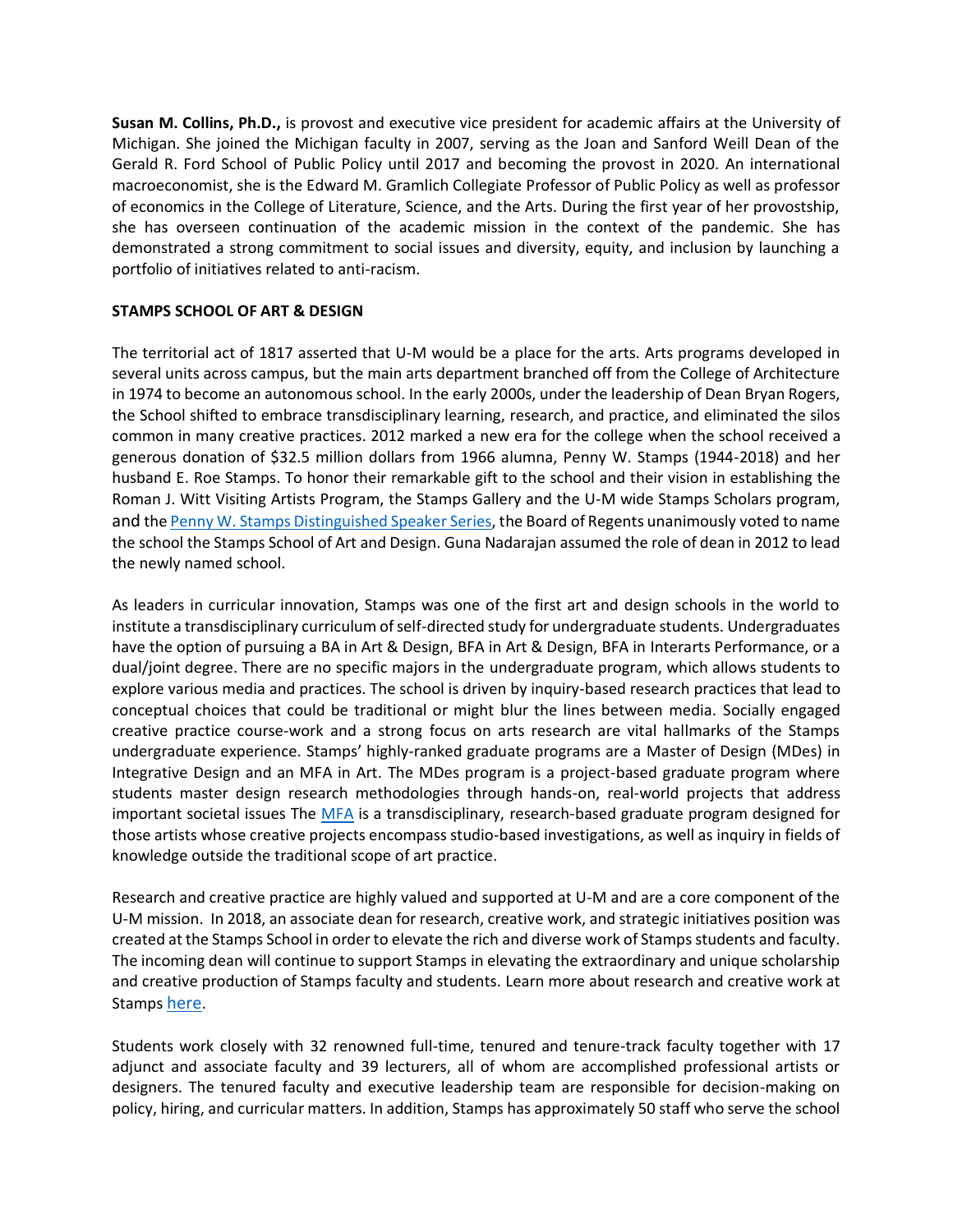in numerous important roles as well as lecturers who take on service work in addition to their teaching load.

Over the last five years, the school's overall enrollment has risen by 25 percent. Undergraduate enrollment has grown during this period from a fall headcount of 550 to 686 and graduate enrollment has increased from 19 to 24.

#### **Financial Resources and Advancement**

Stamps gross revenue sources total \$27.6 million; its endowment has a market value in excess of \$52 million. Both the endowment and general fund budget have grown significantly in recent years.

The "Find Your Passion" Campaign, Stamps' companion to the U‑M Victors for Michigan Campaign and completed in 2018, exceeded its fundraising goal of \$28 million to support student scholarships, new classroom spaces, off-campus study, faculty support, and other critical needs. The school usually raises around \$1 million a year in annual giving. The school hopes to expand its fundraising efforts and seeks a dean who will elevate the importance of development internally, develop fundraising priorities and prioritize management of key relationships, especially when U-M embarks on its next capital campaign.

#### **Facilities**

In 1952, the university purchased an 800-acre plot of farmland to build an extension of the school known as North Campus. Situated approximately 2.5 miles away from the central campus, North Campus is a distinct yet integrated part of the university that houses a library, a recreational building, public art exhibits, and five schools: the School of Music, Theatre & Dance; the College of Engineering; the School of Information; the Taubman College of Architecture and Urban Planning; and the Stamps School of Art & Design.

Stamps' main facility, the Art & Architecture building, is 76,000 square feet and houses well-equipped [studios and labs,](https://stamps.umich.edu/life-at-stamps/studios) offices, classrooms, and a 180-seat auditorium. With some of the best studio spaces in the country, Stamps has the tools and support needed to create work in clay, fibers, metals, painting, drawing, photography, print-making, sculpture, wood working, rapid prototyping, and video production. The school's 19 studios are spaces for U-M and Stamps students to experiment with media, hone their skills, and create. The school also maintains a 24,000 square foot facility off-campus for faculty and graduate student studios. With the help of Penny Stamps' generous donation, the school established a gallery in her name in 2017. Located in downtown Ann Arbor, the [Stamps Gallery](https://stamps.umich.edu/stamps-gallery/about-the-gallery)'s mission is to deepen the understanding of contemporary art and design practices that spark action and conversation.

A notable upgrade to Stamps' facilities was the 2018 renovation project on Work Commons, the school's open, collaborative studio space, which added a second floor and 5,901 square feet. An opportunity for the next dean will be to identify and develop additional space to bring the Stamps community together, including studio, office and gallery space for all of its faculty.

#### **THE ROLE OF THE DEAN**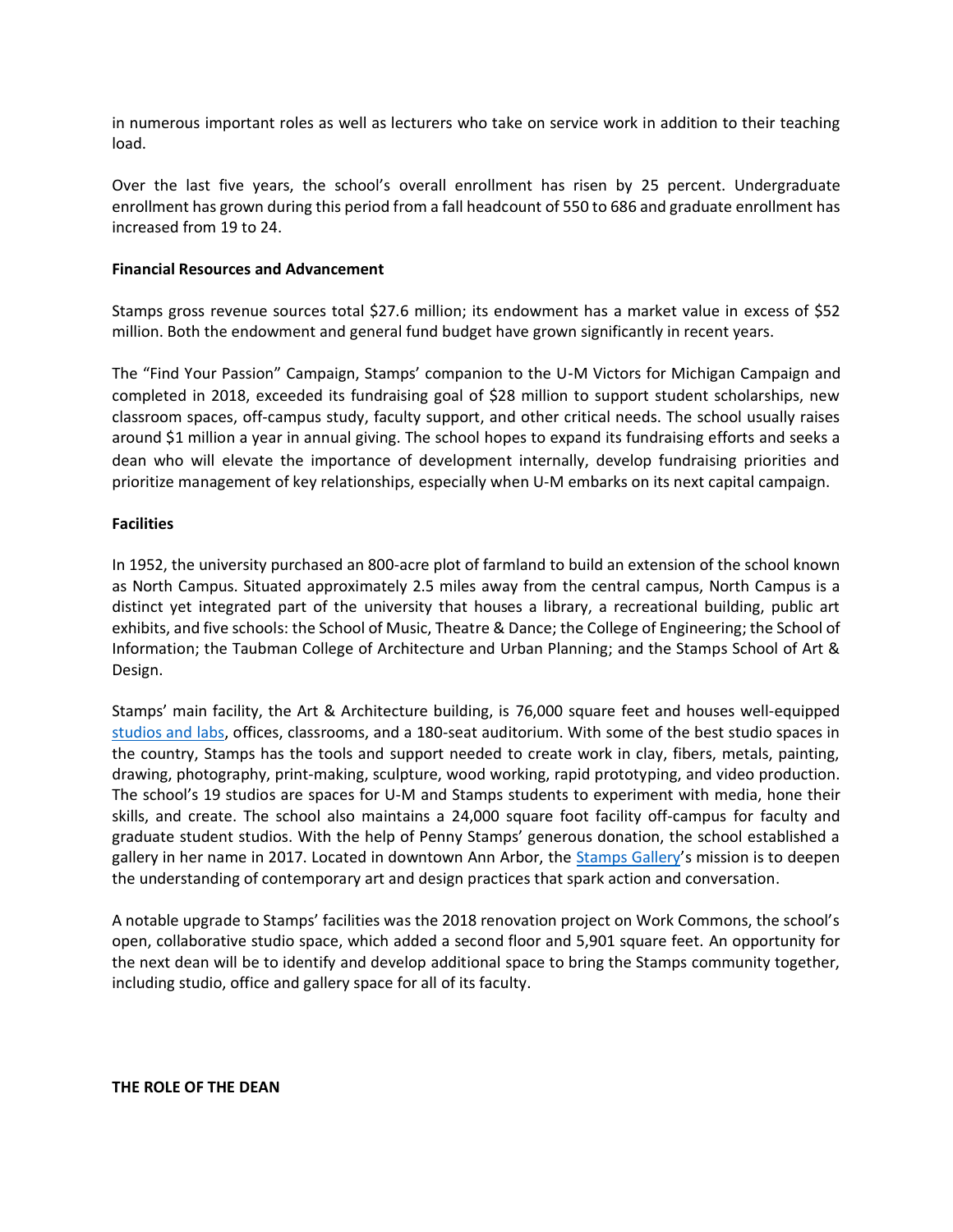Reporting directly to the provost as the chief executive and academic officer for the school, the dean will chart the course for the future of Stamps. The dean will be responsible for strategic planning, fundraising efforts, budget management, faculty leadership and support, the promotion and tenure process, curriculum development and evaluation, enrollment management, and DEI initiatives. The dean serves as an ambassador for the school and will translate and communicate the value of Stamps and the broader arts and design field to various stakeholders across the campus and larger community. They will also serve as a motivating leader who can focus on internal matters, community building, and support for faculty, staff, and students.

The administrative leadership model at the University of Michigan is decentralized in that the deans of the schools and colleges have significant autonomy in terms of their vision, activities and budgets. In broad terms, the university's budgeting model is "activity-based," so that increases in certain activities lead to automatic flows of resources and costs to the units that do the work and obtain the revenue. In addition, U-M central administration provides a great deal of support for campus-wide activities and intellectual initiatives that cut across the schools and colleges. While the decentralized structure of U-M and the activity-based budgeting model give each dean significant autonomy to create and execute their vision, they are expected to collaborate with the provost, their faculty and staff, and the other deans, all of whom bring a diverse range of expertise, talents, and leadership to U-M.

The dean's office executive leadership and staff currently include the following:

- Associate dean for academic programs
- Associate dean for research and creative work
- Chief administrative officer
- Director of communications and marketing
- Director of development and alumni relations
- Assistant dean for undergraduate admissions and student services

A group of four rotating tenured faculty members are elected to serve two-year positions on an executive committee that reports directly to the dean. The committee is used in an advisory capacity to provide input on curricular, policy, and promotion decisions. The next dean will continue to actively seek input from all faculty, draw on their expertise, and encourage transparency in decision-making processes.

## **OPPORTUNITIES AND CHALLENGES FOR THE DEAN**

The charge for the incoming dean of the Stamps School of Art & Design is to provide strategic, inclusive, and collaborative leadership while meeting the high standards of excellence expected of a worldrenowned art and design school. The dean will enthusiastically guide the Stamps community through this next chapter as they develop a unified vision for the school. Supporting the success of every Stamps student, faculty, and staff member during their time at the school, the next dean will engage effectively with the following opportunities and challenges:

#### *Lead the creation and implementation of a strategic plan for Stamps*

The dean will lead Stamps to identify a set of goals and shared values that will guide the work and mission of the school. There is opportunity for the dean to collaborate with key stakeholders, including faculty, staff, and students to develop a forward-thinking vision and set strategic goals that will continue to enhance the school's stature and reputation. The dean will be eager to actively listen and incorporate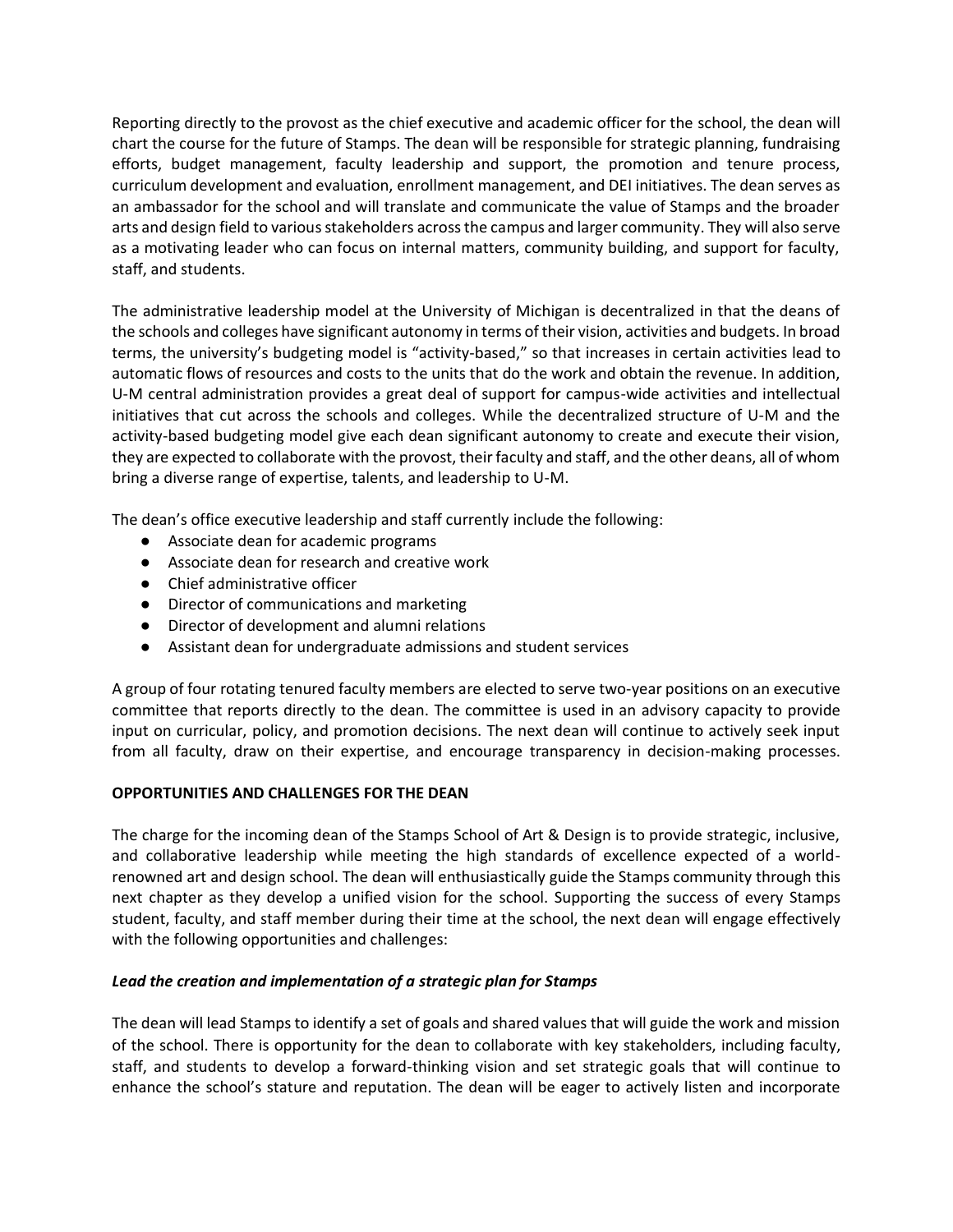input from all Stamps community members at all levels of instruction or administration, all of whom are passionate about improving the school and its distinctive programs.

#### *Foster a more diverse, equitable, and inclusive environment at Stamps*

In 2015, President Schlissel launched a five-year [Strategic Plan](https://diversity.umich.edu/strategic-plan/) to evaluate and advance Diversity, Equity, and Inclusion (DEI) at U-M. The Plan spans 50 units and includes nearly 2,500 action items across the various schools and colleges with a goal of ensuring that faculty, staff, and students from a range of backgrounds are supported, embraced, and respected as full members of the U-M community. Stamps commissioned its own DEI Planning Committee to create a strategic plan for DEI that prioritizes measurable actions and accountability. With an increasingly diverse student body, the dean must embody U-M's and Stamps' commitment to these principles. The dean will lead by example and help foster an environment of inclusion by supporting efforts to retain and hire a diverse community of faculty, staff, and students; securing resources for DEI-related programming and pedagogy; and regularly assessing and improving the school climate around these issues. The dean will also be committed to infusing anti-racism principles and practices into all aspects of their work.

#### *Build and optimize resources while broadening philanthropic engagement*

The dean will be charged with bolstering Stamps' fundraising to meet the resource needs of the school, including space needs and facility renovation, program development and innovation, student support, and an eventual capital campaign. This will mean dedicated efforts in developing new relationships and cultivating meaningful connections with Stamps alumni and external supporters as well as advocating within the university for resources that are essential to fulfillment of the school's strategic goals. The dean will also be charged with optimizing current resource allocation in a way that centers student success and community building, such as common areas for community gatherings or increased exhibition and studio/workspace for students.

## *Strategically recruit and retain faculty; support faculty research and creative practice*

The dean will work with faculty to support and promote outstanding research and high standards of scholarly and artistic excellence. They will champion faculty in seeking internal and external funding to support both disciplinary and interdisciplinary research and teaching. The incoming dean will have the opportunity to hire a number of tenure-track faculty over the next few years to add to the depth and breadth of the stellar faculty at Stamps and will find ways to enhance the roles of lecturer faculty members. The dean will harness the expertise, talent, and passion of the entire faculty body; they will listen to and uplift the range of perspectives the faculty bring, including the perspectives of lecturers and adjunct professors; and they will foster an environment of respect, transparency, and collaboration with the faculty.

## *Encourage and exemplify collaboration internally and externally*

Stamps and U-M deeply value interdisciplinary learning and collaboration as pillars of academic excellence. The dean will identify, improve, and promote methods of collaboration, particularly in creating curricular and programmatic connections with other schools and colleges. They will find themselves situated in a community of deans across north campus who are all eager to create, innovate, and grow as a collective. There is a particular opportunity to play a significant role in the development of the university's new Arts Initiative. Within the school there is also a priority for the incoming dean to